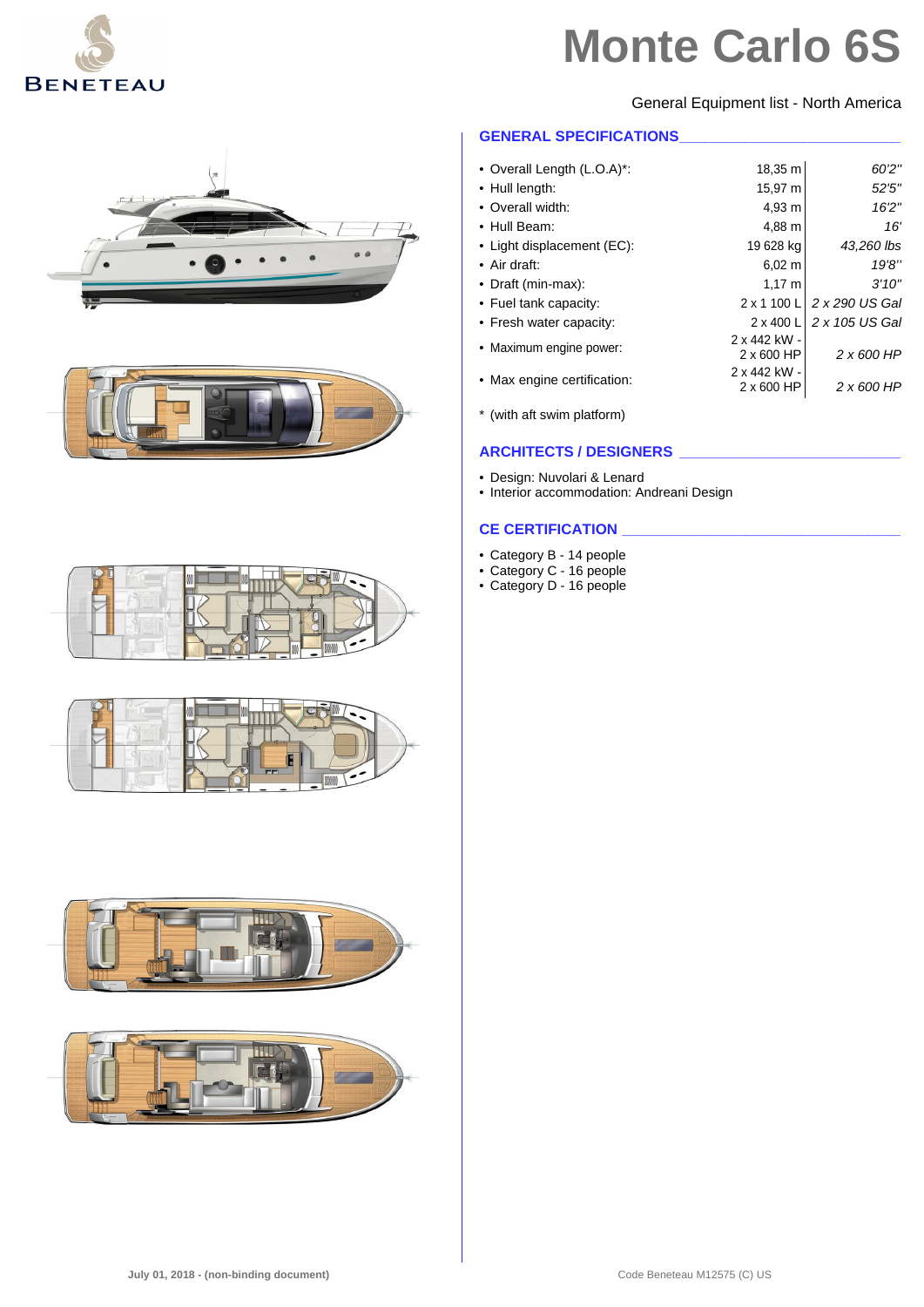

### General Equipment list - North America

#### **HARD TOP**

### **CONSTRUCTION \_\_\_\_\_\_\_\_\_\_\_\_\_\_\_\_\_\_\_\_\_\_\_\_\_\_\_\_\_\_\_\_\_\_\_\_**

**STANDARD EQUIPMENT**

#### **HULL**

Composition:

- Ivory white gelcoat
- Sandwich (polyester resin fiberglass balsa core)
- Structural hull counter molding in monolithic laminate (polyester resin fiberalass)
- 13 Portholes including 12 Opening portholes

#### **DECK**

Composition:

- Ivory white gelcoat • Sandwich (polyester resin - fiberglass - balsa core)
- Diamond tip type non-slip surface
- Structural deck counter molded in monolithic laminate

#### **DECK EQUIPMENT\_\_\_\_\_\_\_\_\_\_\_\_\_\_\_\_\_\_\_\_\_\_\_\_\_\_\_\_\_\_\_\_\_\_\_**

- Navigation lights
- LED courtesy lights in gangways, Steps and Stern deck

#### **MOORING - ANCHORING GEAR**

- Bow fitting
- Electric windlass 24V, Power 2 000 W
- Remote control in mooring locker + Windlass control from wheelhouse and flybridge helm stations
- 2 Mooring lockers
- 2 Forward cleats, 2 central and 4 aft in stainless steel
- 6 Stainless steel fairleads to aft of cockpit

#### **SAFETY ON DECK**

- Stainless steel half open pulpit with teak step and hand rail
- Stainless steel pulpit surrounding all flybridge
- 2 Stainless steel handrails on access to sidedeck steps
- 1 Hand rail on rear table

#### **DECK**

- 4 Cup holders
- 1 Opening deck hatch, 1 fixed hatch
- Storage locker
- Pump for deck washing
- Dock access doors

#### **COCKPIT**

- Gate access (starboard)
- 6 People salon
- Uphostery PVC Diamante Snow, piping Diamante Espresso, Open cell foam
- Access hatch to engine compartment
- Liferaft storage or storage locker under cockpit floor
- Access door for large storage room (standard) or crew cabin (option)
- Cockpit shower, with mixing tap hot/cold water
- Access stairway to hard top
- Retractable ladder in swimming platform with solid wood steps and stainless steel handrails
- Direct and indirect LED lighting
- Teak floor
- 2 110 V shore power
- Aft camera • Pump for deck washing
- Dock water inlet
- Trunk for shoes and fenders

- Grey tinted windscreen, surrounded by stainless steel frame
- Steering console with: Steering compass Steering wheel Electrical engine controls - Rev counter - Fuel gauge - Joystick
- Controls for windlass, trim tabs, lighting, navigation lights, Bilge pumps
- Adjustable pilot seat
- 2 Cupholders and storage tray • Two seater co-pilot bench to port
- 
- Salon, 8 persons seating • Natural solid wood folding table
- Aft sun deck (3 people)
- Galley unit: Sink hot water / Cold water, Electric grill (optional), Storage, Corian "Sand" countertop
- Radar support hoop, Aerials and lights in black lacquered polyester
- Courtesy lighting (LED)
- Exterior upholstery PVC Diamante Snow, piping Diamante Espresso, Open cell foam
- GARMIN Radar
- Bow thruster control
- 1 Multifunction GARMIN display
- TV Pre-wiring

#### **INTERIOR**

- Slatted teak floor in galley (standard)
- Ivory carpet in salon and cabins
- Teak head floors or Corian color "Bone"
- Choice of wood interior: Alpi brushed Oak or Alpi mat Walnut

#### **WHEELHOUSE**

Headroom: 1,95 m / *6'5''*

- Mirror tinted glass Bay window and black painted frame with full opening (1 opening and 2 folding). Curtain "Cream"
- "Venetian" blinds in lacquered wood "Cream"
- Direct and indirect LED lighting
- Port electric switchboard in companionway (24V/110V)

#### **STEERING STATION**

- One-piece windscreen, in non-tinted laminated glass
- 1 Central windscreen wiper with washer
- Defogging system
- Pilot bench and double co-pilot bench, or "Seagull Besenzoni" Pilot seat with integrated engine controls
- Storage drawer
- Dashboard with "Sand" metallic paint
- 2 Multifunction GARMIN 17'' displays (Starboard and port)
- GARMIN Autopilot
- GARMIN Radar
- GARMIN Wifi unit
- GARMIN AIS receiver
- GARMIN VHF RS 90 double station
- Bow thruster control
- Trim tab control
- CUMMINS throttle & controls
- Joystick "ZEUS"
- Steering compass

• 1 12 V Power outlet

**July 01, 2018 - (non-binding document)** Code Beneteau M12575 (C) US

• Functional controls: wiper, defogging, Fog horn, Navigation lights, Windlass • Glove box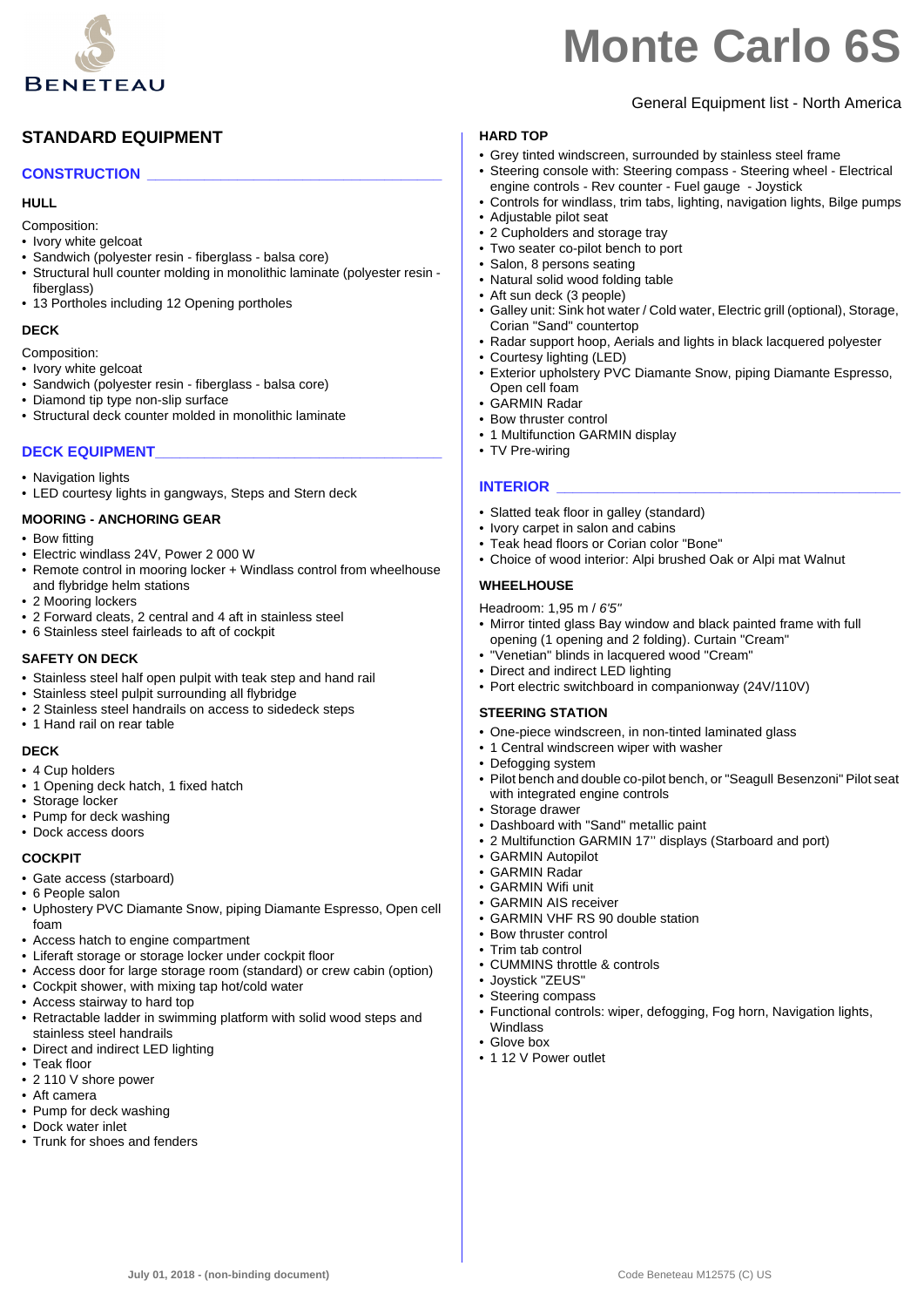

#### **SALON**

- Mirror tinted side windows, 2 openings (port and starboard)
- 6 seater sofa upholstered in "Minic" fabric
- 2 seats facing sofa, upholstery "Minic" fabric
- Electrically height-adjustable table with "Brown" or "Bordeaux Red" faux leather top
- Pre-wiring for 40'' TV + Bose Lifestyle 535 Hi-fi system + Blu Ray player + Apple TV
- 1 110 V Power outlet

#### **GALLEY**

Kitchen-type layout

- Stainless steel sink with mixer tap
- 3 burner induction stove
- Corian countertop
- 2 Drawer fridges 75L / 20 US Gal
- Cutlery storage
- Garbage bin
- Lacquer finished furniture
- 110V Adapter for stove hood
- Microwave oven and grill
- 2 110 V Power outlets
- Freezer icemaker
- Mid-height storage

#### **OWNER CABIN (AFT)**

- Headroom: 1,92 m 2,03 m / *6'4*" *6'8*"
- Full beam cabin
- Double berth (1,95 m x 1,58 m / *6'5*" *x 5'2*")
- Marine mattress with bed base
- Padded bed headboard, Armani Casa
- 2 Bedside tables with drawer and reading light
- 2 Illuminated wardrobes with double closets and shelves
- Direct and indirect LED lighting
- 2 110 V Power outlets
- 2 Panoramic opening porthole-fitted windows with blinds, "Cream" blackout curtain
- Location for 32'' LED television
- Pre-wiring for 32'' TV + Fusion 700 player + Bose Lifestyle 535 Hi-fi system
- 2 Illuminated wardrobes with hanging locker and shelving
- 4 Storage drawer (portside)
- Mirror

#### **OWNER HEAD COMPARTMENT**

Headroom: 1,95 m - 2,05 m / *6'5" - 6'9"*

- Electric toilet Vacuflush + shared rigid holding tank (208 L / *55 US Gal*)
- Italian shower with rain shower column
- Sink with mixer tap
- Mirror and storage space
- Automatic shower water drainage (by gravity, towards a reserve plug 50 L / *13 US Gal*)
- 1 110 V Power outlet
- Opening hull porthole with "Cream" blackout blinds
- 1 Towel rail

### General Equipment list - North America

#### **VIP CABIN (FORWARD)**

- Headroom: 2,02 m / *6'8"*
- Double berth (1,98 m x 1,40 m / *6'6" x 4'7"*) or two simple beds (sliding system)
- Marine mattress with bed base
- Padded bed headboard, Majilite
- 4 Opening hull portholes, with shades, "Cream" blackout curtain
- Long natural light wells, with opening deck hatch, fitted blinds and mosquito screens
- 2 Illuminated wardrobes with hanging locker and shelving
- Storage
- 2 110 V Power outlets
- Direct and indirect LED lighting • TV Pre-wiring + Fusion 700 player + Bose 2.1 Hi-fi system

#### **VIP HEAD COMPARTMENT**

Headroom: 1,95 m - 2,05 m / *6'5" - 6'9"*

- Electric toilet Vacuflush + shared rigid holding tank (208 L / *40 US Gal*)
- Separated shower stall with door
- Sink with mixer tap
- Shower with mixer tap
- Mirror and storage space
- Automatic shower water drainage (by gravity, towards a reserve plug 50 L / *13 US Gal*)
- Opening hull porthole
- 1 Towel rail
- 1 110 V Power outlet

#### **GUEST CABIN (SIDE)**

Headroom: 1,87 m - 2,02 m / *6'2" - 6'8"*

- 2 Sliding beds, double bed available: 1,91 m x 0,74 m / *6'3" x 2'5"*  (Single bed) or 1,91 m x 1,48 m / *6'3" x 4'10"* (Double bed)
- Marine mattresses
- Padded bed headboards, Majilite
- 2 Opening hull portholes, with shades, "Cream" blackout curtain • Bedside tables with drawer and reading light
- 1 110 V Power outlet
- Hanging locker with lighting
- TV Pre-wiring + Fusion 700 player + Bose 2.1 Hi-fi system

#### **GUEST HEAD COMPARTMENT**

Headroom: 1,94 m - 2,05 m / *6'5" - 6'9"*

- Vacuflush electric day toilet + shared rigid holding tank
- Separated shower stall with door
- Sink with mixer tap, Sink in Corian "Bone"
- Shower with mixer tap
- Mirror and storage space
- Automatic shower water drainage
- Opening hull porthole
- 1 Towel rail
- 1 110 V Power outlet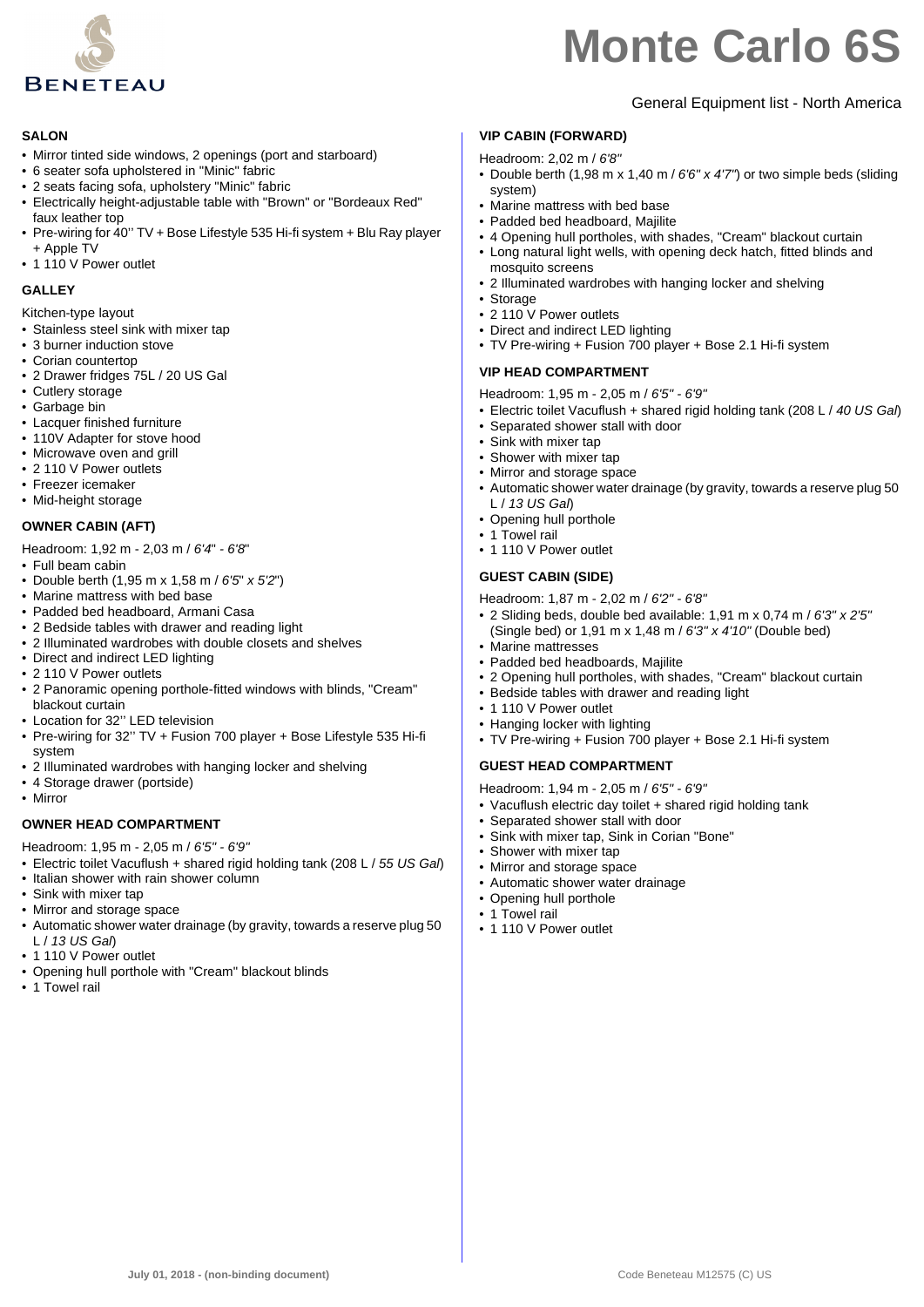

#### General Equipment list - North America

#### **ENGINE \_\_\_\_\_\_\_\_\_\_\_\_\_\_\_\_\_\_\_\_\_\_\_\_\_\_\_\_\_\_\_\_\_\_\_\_\_\_\_\_\_\_\_\_\_\_\_\_\_\_\_\_\_\_\_\_\_\_\_\_\_\_\_\_\_\_\_\_\_\_\_\_\_\_\_\_\_\_\_\_\_\_\_\_\_\_\_\_\_\_\_\_\_\_\_\_\_\_\_\_**

Pods propulsion:

- Cummins QSC 8.3 Zeus 2 x 442 kW (2 x 600 HP)
- Fuel filter with decanter (on each engine)
- Sea water filter (on each engine)
- Air intakes on the deck for engine compartment cooling
- Hot air extraction forced by electric ventilators
- Engine room foam soundproofed
- Fire extinguishing system activated from the steering station (wheelhouse and Fly)
- Stainless steel fuel filler
- 2 fuel tanks, each with a 1 100 L (*290 US Gal*) capacity

Steering system:

- Electrical system
- 2 Outdrives with counter rotating propellers
- Control joystick (wheelhouse & flybridge)
- System Cummins "Skyhook"
- Automatic trim tabs

#### **ELECTRICITY**

- 24 V 110 V Electrical panel
- 8 12 V batteries (4 engine batteries: 50 Amp + 4 service batteries: 140 Amp)
- Radio-controlled wireless switches (without battery)
- 2 230 V 50 Hz 63A shore supply with 15 m cable (or 2 110 V 60 Hz, according to country)
- 3 Bilge pumps: 2 electric 1 manual
- 1 Extinguisher
- Inverter: 24 V / 12 V
- Load balancer
- Battery charger: 24 V 60 Amp
- 110V Sockets: in salon, Galley, heads and cabin
- 12V Power outlet at steering stations (wheelhouse and flybridge)
- Direct and indirect LED lighting (internal and external)
- 13.5 KVA 110 V / 50 Hz Generator
- Glendinning cable master system Shore power socket

#### **PLUMBING \_\_\_\_\_\_\_\_\_\_\_\_\_\_\_\_\_\_\_\_\_\_\_\_\_\_\_\_\_\_\_\_\_\_\_\_\_\_\_\_\_\_\_\_\_\_\_\_\_\_\_\_\_\_\_\_\_\_\_\_\_\_\_\_\_\_\_\_\_\_\_\_\_\_\_\_\_\_\_\_\_\_\_\_\_\_\_\_\_\_\_\_\_\_\_\_\_**

- 2 Rotomolded water tanks, 2 x 400 L / *2 x 105 US Gal*
- Stainless steel water fill
- Shore freshwater supply
- Water pump for pressurizing hot/cold water system
- 80 L / *21 US Gal* water heater working off engine heat exchanger and 110 V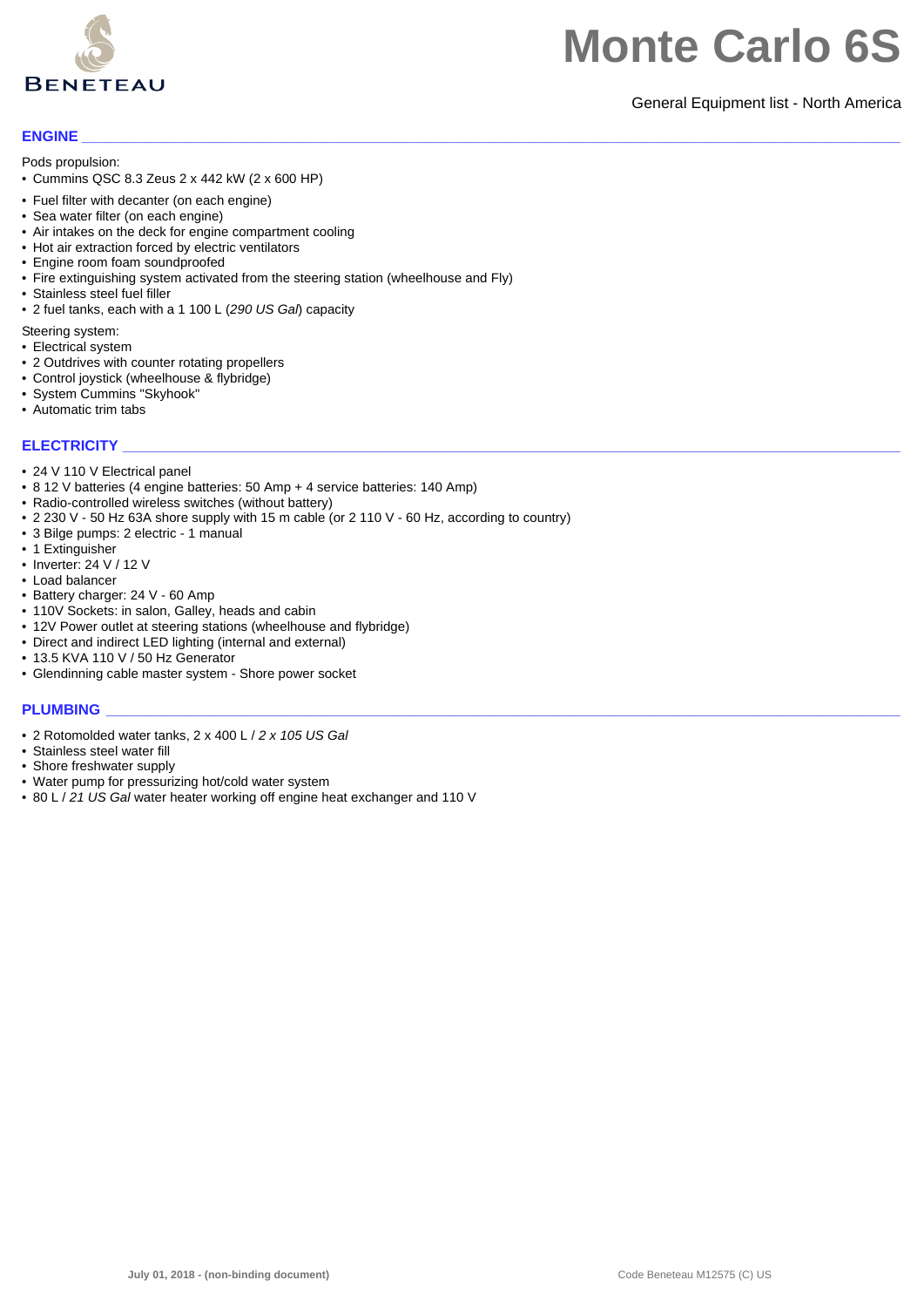

General Equipment list - North America

#### **TRIM LEVEL**

|                                                                                                                                                | <b>ADVANTAGE EXCLUSIVE</b> |  |
|------------------------------------------------------------------------------------------------------------------------------------------------|----------------------------|--|
| • Galley unit on transom                                                                                                                       |                            |  |
| • LED lights integrated to the foredeck                                                                                                        |                            |  |
| • Electric lounge chairs on foredeck                                                                                                           |                            |  |
| • Teak foredeck and catwalks<br>• Hydraulic swim platform (max load 350Kg)<br>• Dinghy cradle integrated to the platform<br>• Deck searchlight |                            |  |

### **OPTIONS**

#### **OPTIONAL LAYOUT VERSIONS**

#### **CREW CABIN (accessible from the swim platform)**

Headroom: 1,63 m / *5'4"*

- Single bed (1,97 m x 0,75 m / *6'6" x 2'6"*)
- Shower
- VacuFlush toilet
- Water washbasin with hot and cold water mixer tap under pressure
- 1 Fixed porthole + 1 Opening porthole
- Storage for fenders